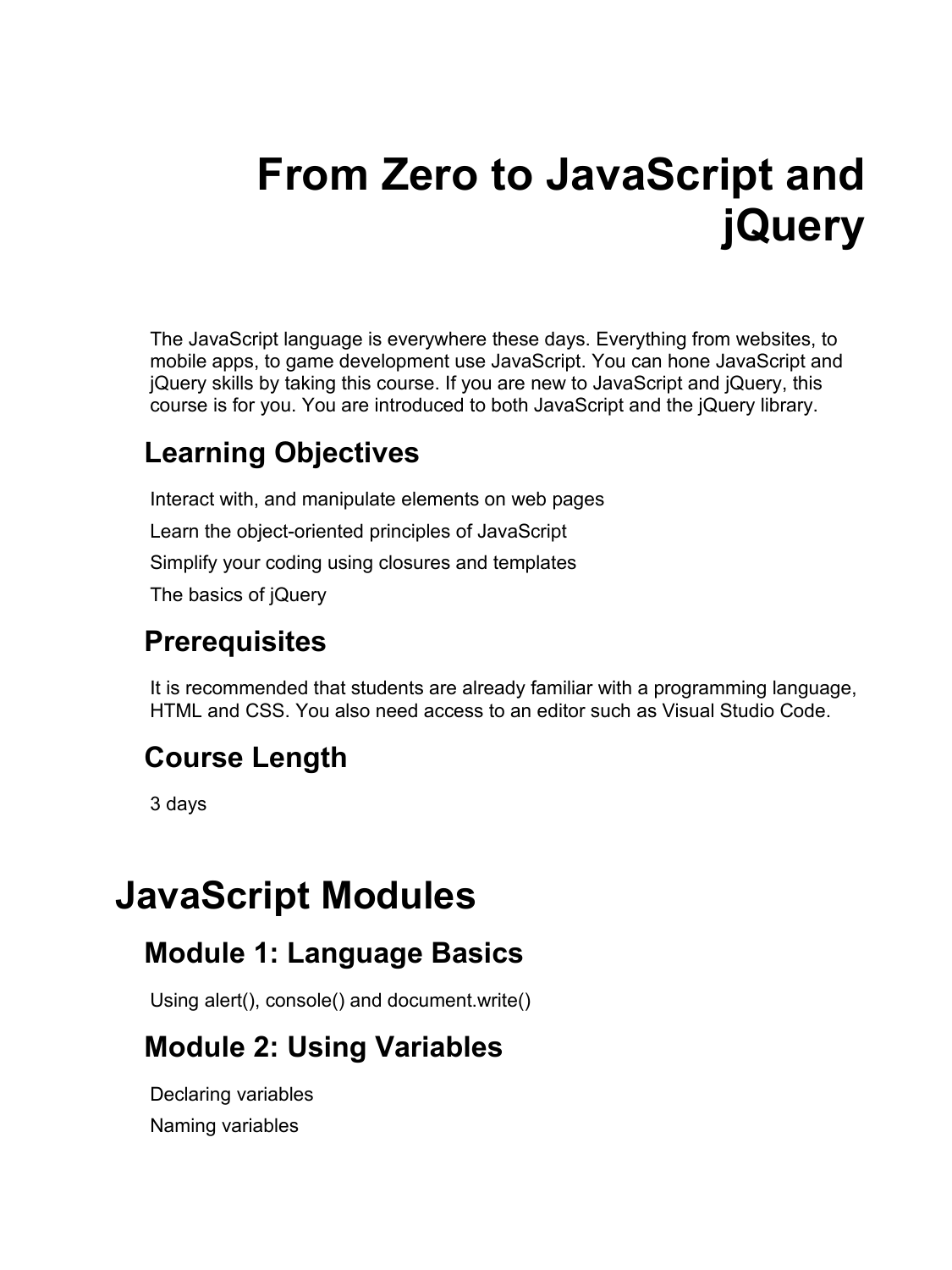Scope of variables Arrays Literal objects Constructor functions Conversion of data types typeof operator instanceof operator

#### **Module 3: Logical, Math and Comparison Operators**

Logical operators Math operators Comparison operators

## **Module 4: Decision Structures**

If statements Switch statement For loops While loops For-in and for-of loops Break **Continue** Labeled statements

#### **Module 5: Functions, this and Arrow Functions**

Creating functions Passing parameters Using 'this' keyword Object literals Call() and apply() functions Constructor functions Arrow functions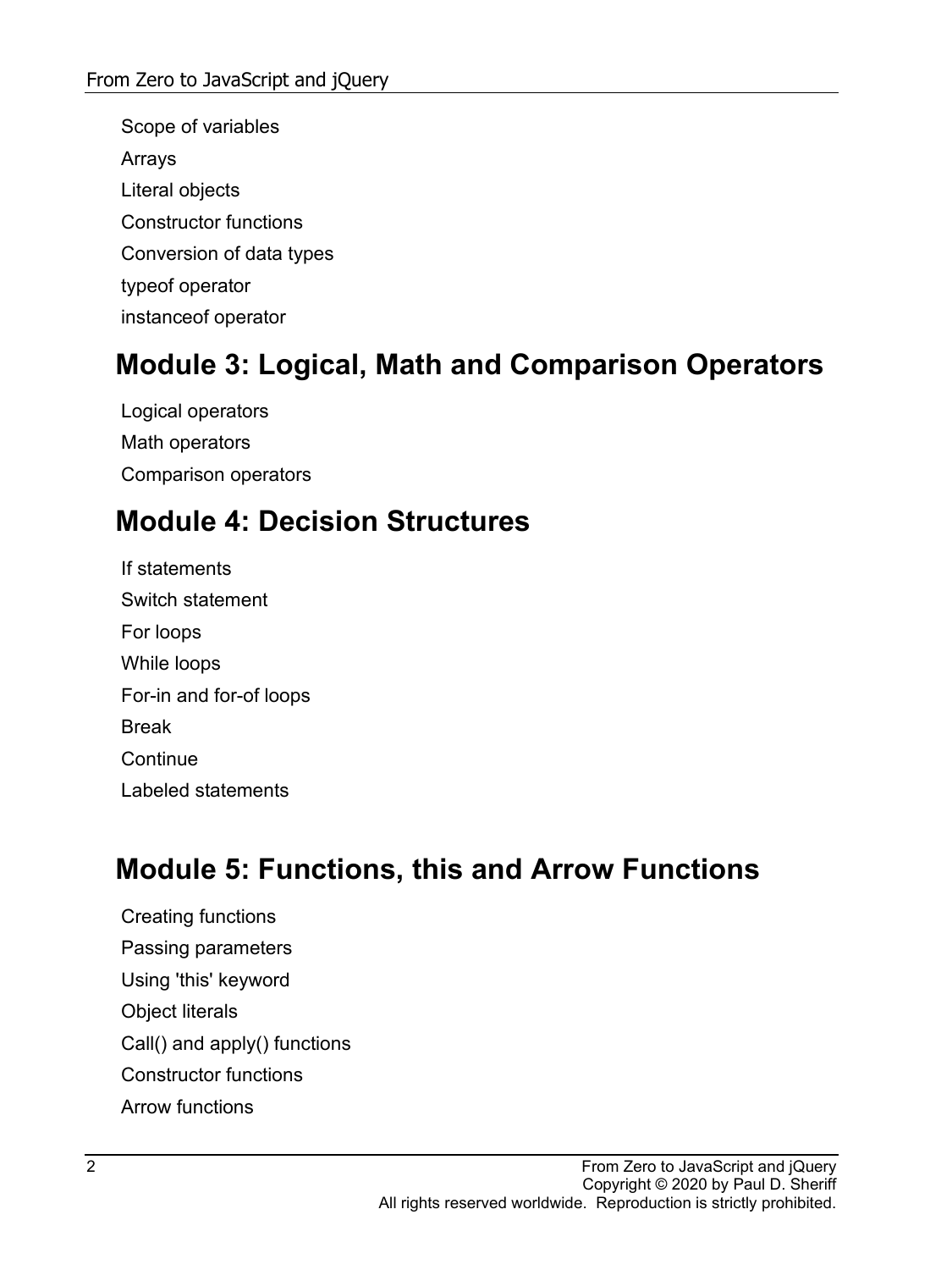## **Module 6: Exception Handling**

Try…catch keywords Finally samples Throwing errors Checking for error types

## **Module 7: Working with Global Objects**

Document object Location object Navigator object Screen object History object Prompt() and confirm() functions window.setTimeout() method window.print() method window.open() method document.getElementById() Modifying DOM elements setAttribute() method

## **Module 8: String, Number, Date and Array Methods**

String methods such as indexOf, slice, substring, etc. Number methods such as toFixed, toPrecision, parseInt, parseFloat, etc. Date methods such as now, parse, UTC, toLocalDateString, etc. Array methods such as slice, shift, unshift, splice, concatenate, etc. Arrow functions such as map, reduce, filter, etc. The spread operator

## **Module 9: Event Handling**

Inline event handling Setting up event listeners Using the window.onload function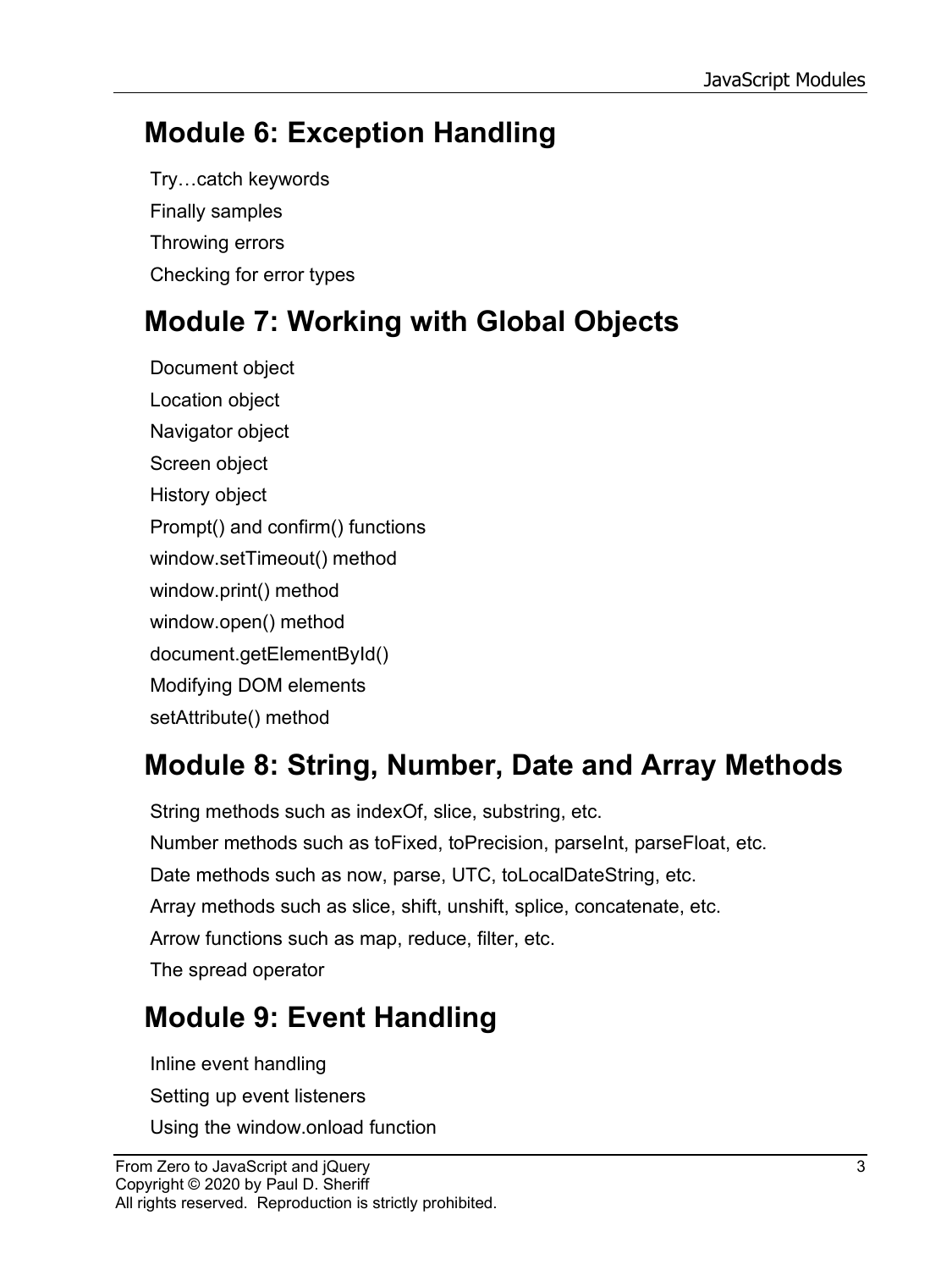Triggering events

#### **Module 10: DOM Manipulation**

Adding and removing classes Using querySelector(), querySelectorAll(), etc. Adding elements to the DOM

## **Module 11: Using Closures**

Simple closure sample Using an IIFE Creating your service closures

## **Module 12: Templating**

Downloading and install mustache.js Using mustache to perform simple templating Add custom properties for display formatting

#### **Module 13: Object-oriented programming with JavaScript**

Using Object() and why not to use this Using literal objects Using constructor functions The class keyword Using get and set properties Constructor inheritance Class inheritance

## **Module 14: Callbacks**

Simple callbacks Pass data back Multiple call backs to the same function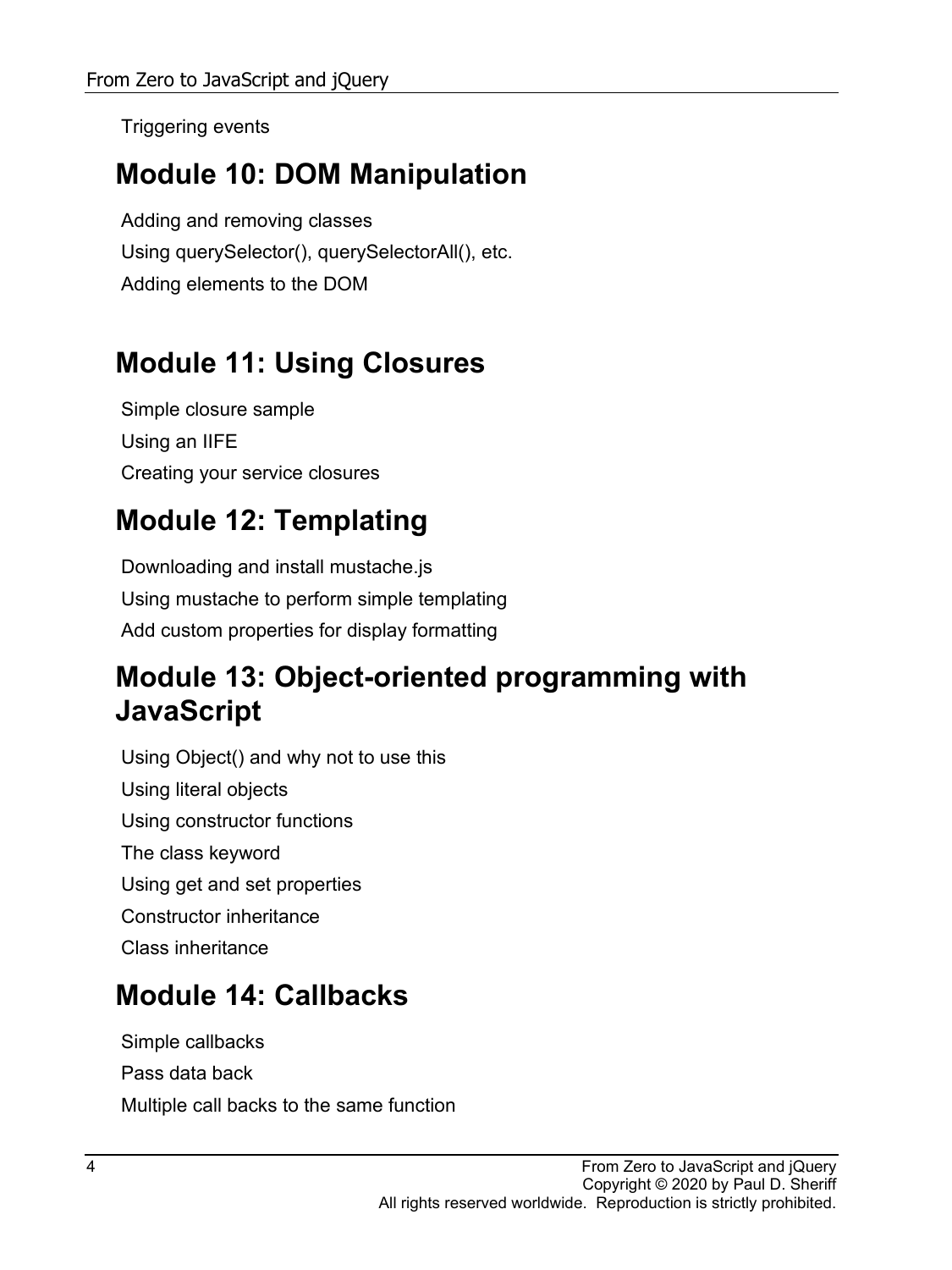## **Module 15: Using Ajax**

Reading a local JSON file Using the XMLHttpRequest object Simple Ajax sample Create a wrapper around Ajax calls

## **Module 16: Using Promises**

Demo of a successful promise Demo of a failed promise Using a promise with a catch Using a finally block with a promise Apply a promise to an Ajax call

## **Module 17: Working with Await and Async**

Simplifying promise code with await and async Using await and async with Ajax calls

## **Module 18: Working with HTML 5 APIs**

Geolocation - Getting data Geolocation - Handling errors Geolocation - Passing in options Geolocation - Display on a map Drag and drop Local storage Session storage Working with video files Turning on your computer's camera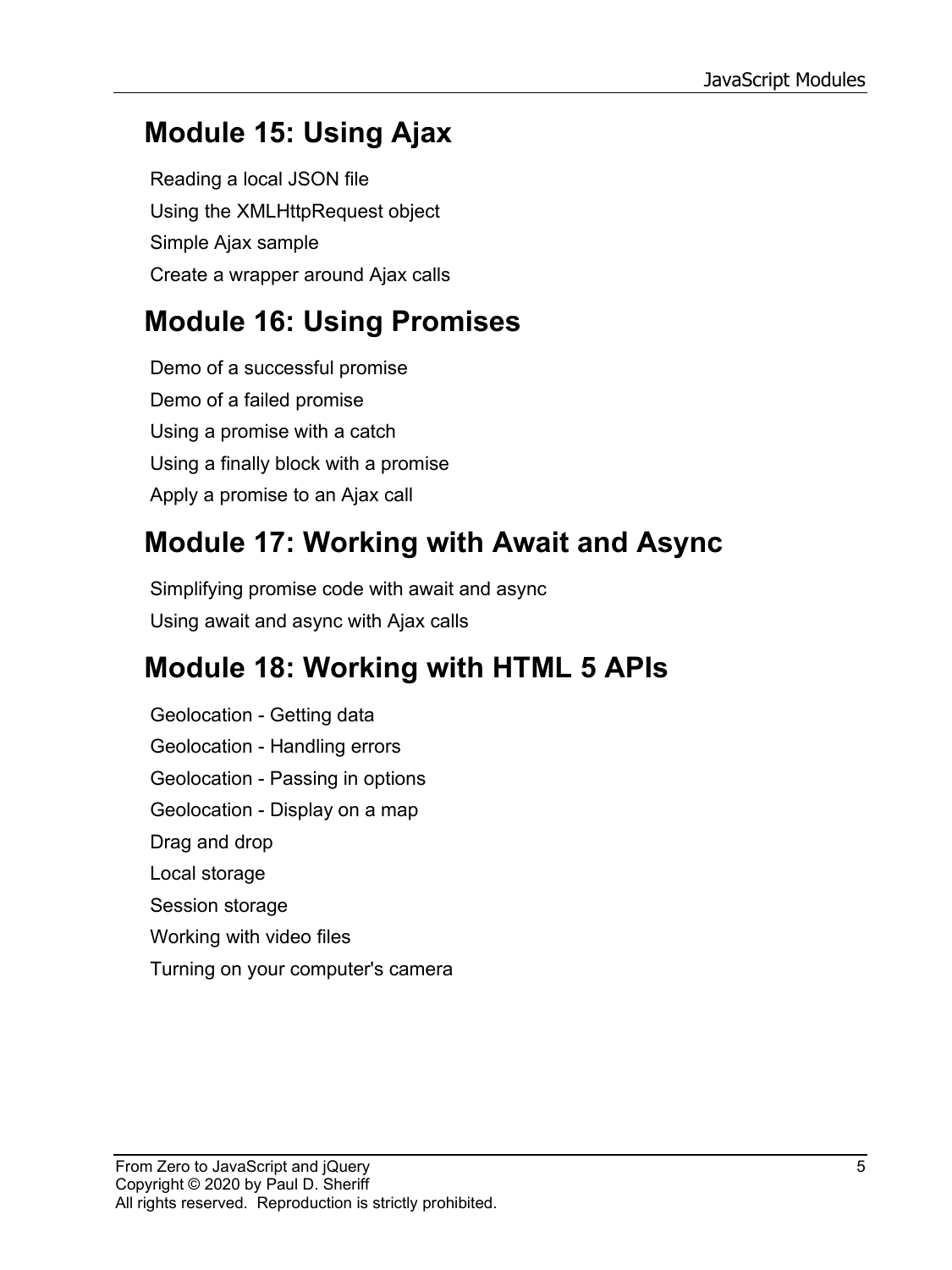## **jQuery Modules**

## **Module 1: Selectors**

Using jQuery selectors to get elements Setting values and attributes Adding and removing classes DOM traversal methods

## **Module 2: Events**

Document ready event Inline events Event listeners Triggering events

## **Module 3: Closures**

Simple closure sample Using an IIFE Creating a service closure

## **Module 4: Templating**

Downloading and install mustache.js Using mustache to perform simple templating Add custom properties for display formatting

## **Module 5: Ajax calls**

Reading a local JSON file Using the XMLHttpRequest object Simple Ajax sample Create a wrapper around Ajax calls

## **Module 6: Datatables.NET Library**

Download and install Datatables.net library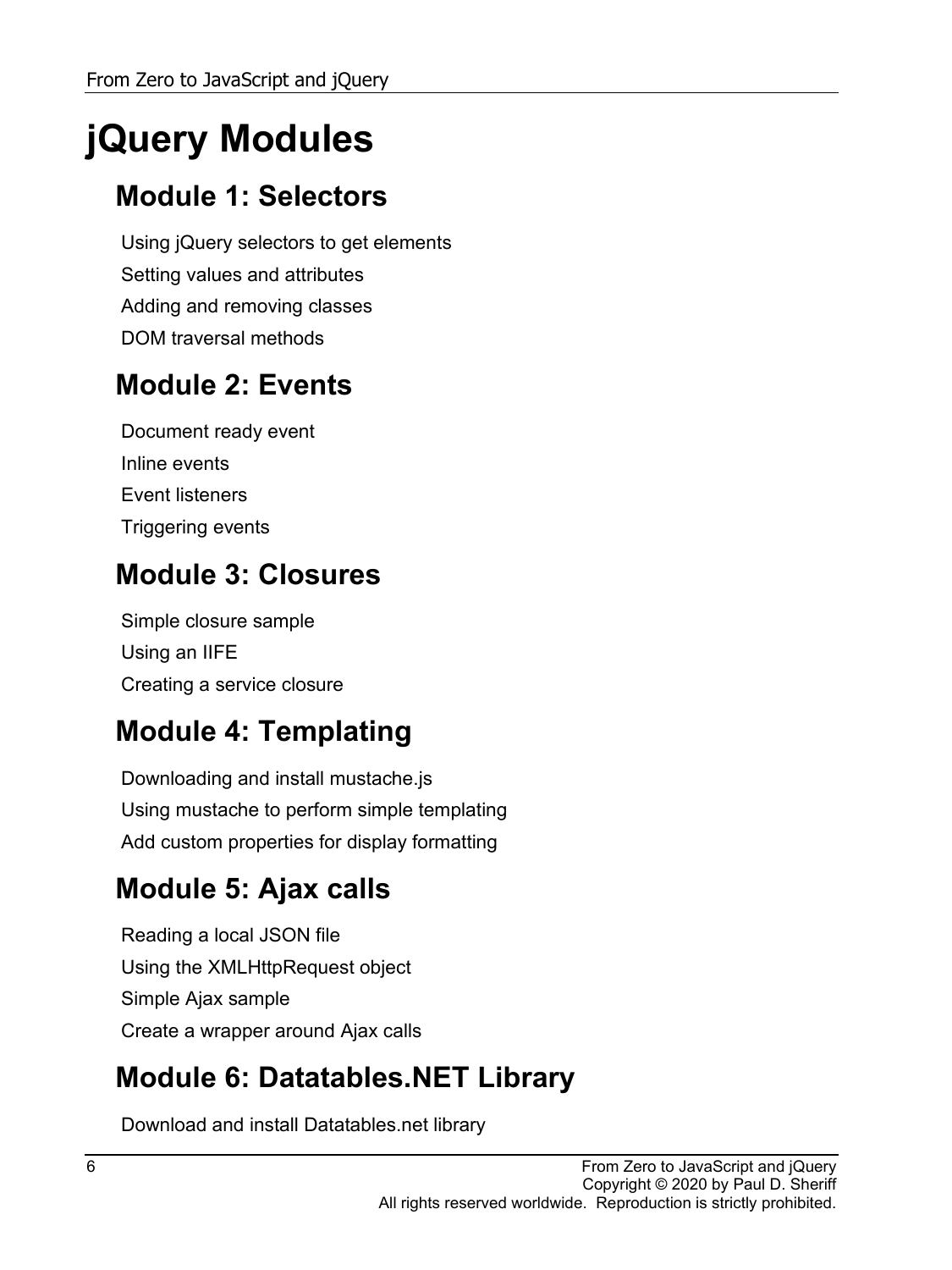Hard-coded HTML table of data converted to 'datatable'

Large amount of hard-coded HTML table of data converted to 'datatable'

Populate from array of data, where each row of the array is another array. Each element in the sub-array is for each colum in the table.

Populate from array of objects. Use the columns[] array.

## **Module 7: Working with Google Maps**

Display lat/long on a Map Geocode, search for address Reverse Geocode lat/long to an Address Create boundary around address (geofence)

#### **Module 8: Apply Angular Techniques to jQuery Applications**

Loading HTML fragments dynamically Adding JavaScript and CSS to individual pages Creating a CRUD page

## **Node.js and Express**

## **Module 1: Node.js and Express Basics**

What is Node.js and Express Installation

## **Module 2: Create REST API for Retrieving Data**

Getting a list of data Get a single pie of data Searching for data

## **Module 3: Create REST API for Modifying Data**

POST

PUT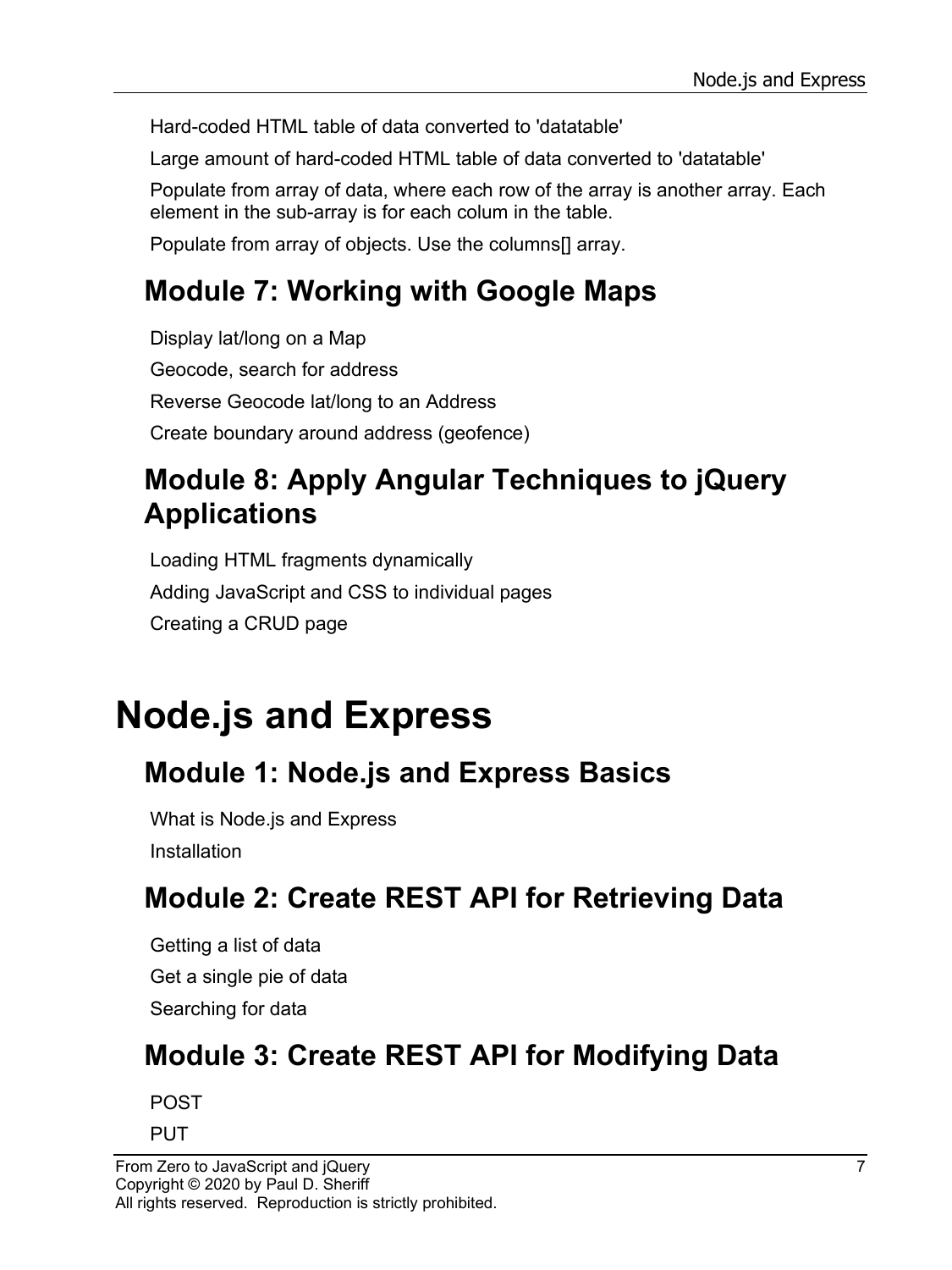PATCH DELETE

## **Module 4: Handling Exceptions**

Catching exceptions using middleware Logging exceptions Return exceptions to calling program

## **Module 5: Calling REST API's using the XMLHttpRequest Object**

Using the XMLHttpRequest object from JavaScript

## **Module 6: Building a Web Site**

Creating a new web site Using Handlebars.js

## **Geolocation**

#### **Module 1: Capture a User's Location Using the Geolocation Object**

Overview of the Geolocation Course Demo of Final Application Using the Geolocation Object Displaying Geolocation Positioning Info Handling Errors with Geolocation Geolocation Options for Better Accuracy Wrap Geolocation into a Closure Watching your Position

## **Module 2: Display Locations on a Map**

Linking and Embedding Maps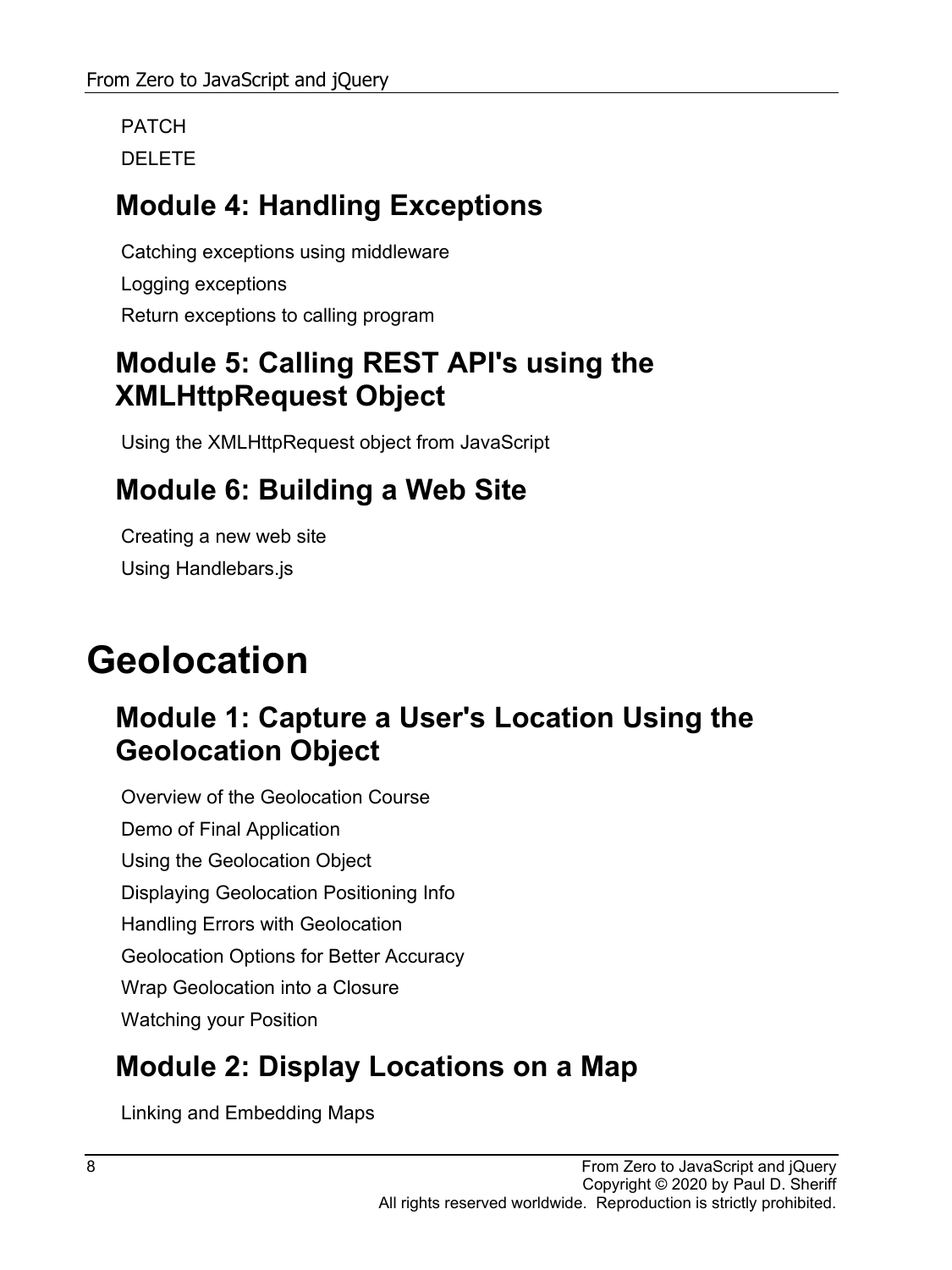Linking to Open Street Maps Linking to Google Maps Link to Google Maps Using Geolocation How to Embed Maps Using Mapping APIs Embed Map Using OpenLayers API

## **Module 3: Embed Maps Using the Google Maps API**

Overview of Google Maps How to Embed a Google Map Demo of Embedding a Google Map Load Google Maps Dynamically Add a Marker and a Title Add an Informational Window Use a Picture for a Marker Two Markers and Two Windows Create an Array of Map Objects

#### **Module 4: Getting Directions with Google Maps**

Overview of the Directions Service Render Directions from Address to Pie Shop Render Directions Using Latitude and Longitude Add Text Directions to Page Map Routing Options

#### **Module 5: Geocoding with Google Maps**

Overview of Geofencing and Geocoding Draw a Geofence Lookup Address and Add Marker Is Address Within Delivery Geofence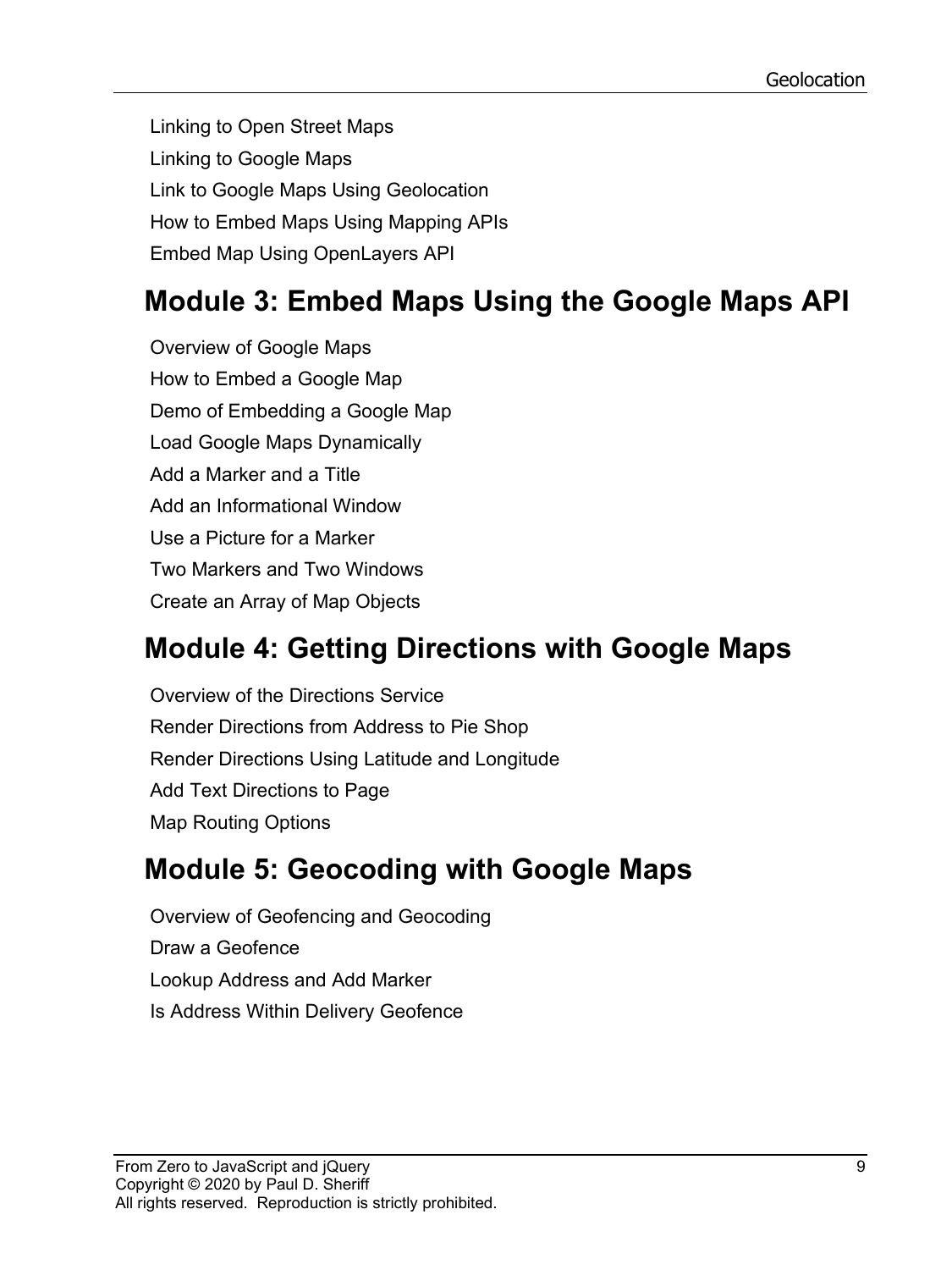## **PouchDB**

## **Module 1: Getting Started**

Downloading and installing PouchDB Opening and creating a database Adding data Getting data Updating and deleting data Compacting and destroying a database

#### **Module 2: Bulk Operations**

Bulk creating data Getting all documents Counting data Getting a range of data

## **Module 3: Using Mango Queries**

Creating indexes Finding data by name Sorting data Searching on multiple fields Searching with an array of objects

## **Module 4: Use Map Queries**

Using temporary queries Searching on multiple value fields Creating design documents Querying using design documents

#### **Module 5: Use Reduce Queries to Gather Statistics**

Counting documents Get the sum of values